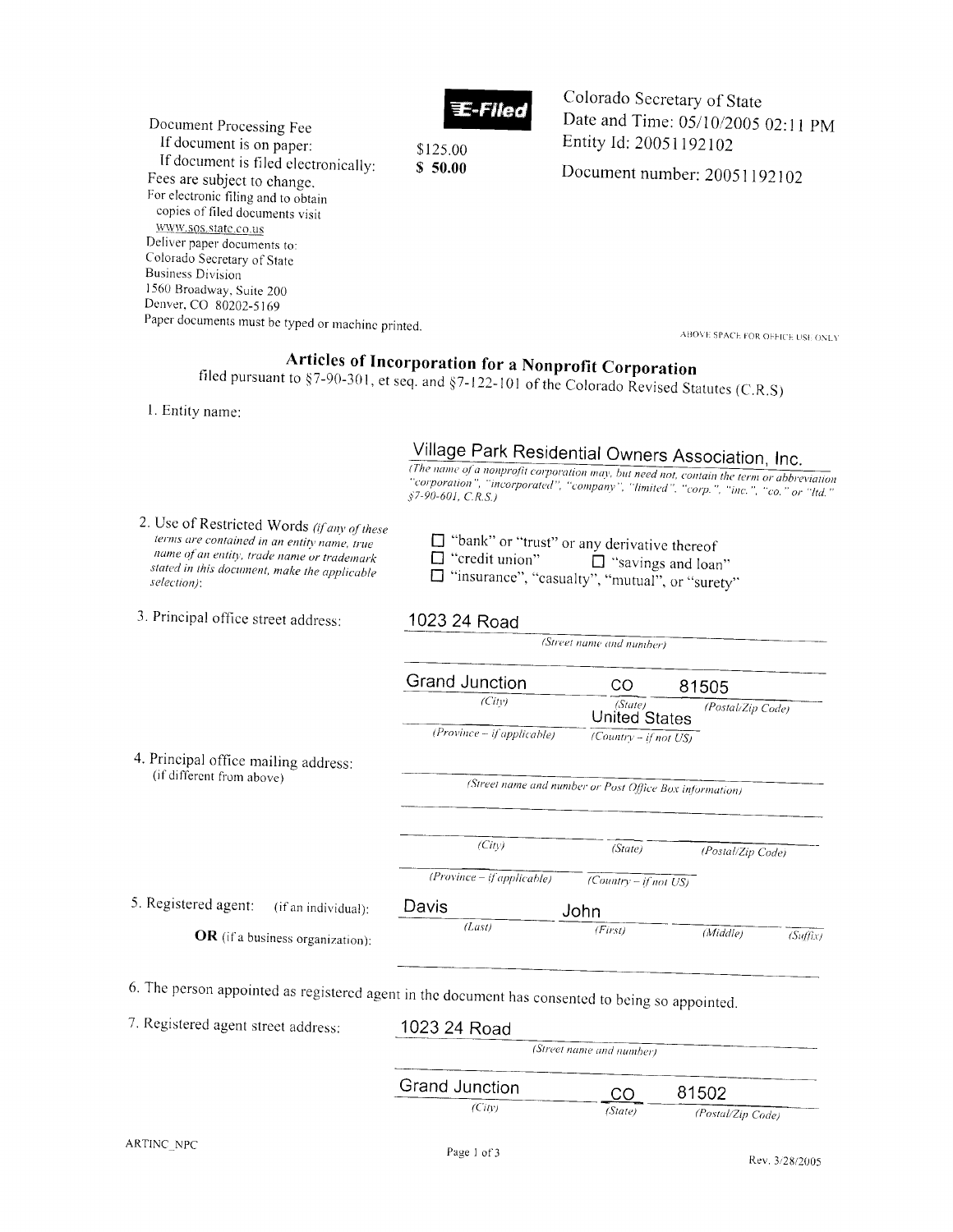| 8. Registered agent mailing address:<br>(if different from above)                                                                | (Street name and number or Post Office Box information) |                                 |                   |          |  |
|----------------------------------------------------------------------------------------------------------------------------------|---------------------------------------------------------|---------------------------------|-------------------|----------|--|
|                                                                                                                                  |                                                         |                                 |                   |          |  |
|                                                                                                                                  | (City)                                                  | (State)                         |                   |          |  |
|                                                                                                                                  | $(Province - if applicable)$                            |                                 | (Postal/Zip Code) |          |  |
|                                                                                                                                  |                                                         | $\sqrt{Country - if not US}$    |                   |          |  |
| 9. If the corporation's period of duration<br>is less than perpetual, state the date on<br>which the period of duration expires: |                                                         |                                 |                   |          |  |
|                                                                                                                                  | (mm/dd/yyyy)                                            |                                 |                   |          |  |
| 10. (Optional) Delayed effective date:                                                                                           |                                                         |                                 |                   |          |  |
|                                                                                                                                  | (mm/dd/yyy)                                             |                                 |                   |          |  |
| 11. Name(s) and address(es) of<br>$incorporator(s)$ :<br>(if an individual):                                                     | Livingston                                              | J.                              | Richard           |          |  |
| OR (if a business organization):                                                                                                 | (Las)                                                   | (Firsi)                         | (Middle)          | (Suffix) |  |
|                                                                                                                                  | P.O. Box 398                                            |                                 |                   |          |  |
|                                                                                                                                  | (Street name and number or Post Office Box information) |                                 |                   |          |  |
|                                                                                                                                  | Grand Junction                                          | CO                              | 81502-0398        |          |  |
|                                                                                                                                  | (City)                                                  | (State)<br>United States        | (Postal/Zip Code) |          |  |
|                                                                                                                                  | $(Province - if applicable)$                            | $\sqrt{Country - if not US}$    |                   |          |  |
| (if an individual)                                                                                                               |                                                         |                                 |                   |          |  |
| OR (if a business organization)                                                                                                  | (Last)                                                  | (Firs)                          | (Middle)          | (Suffix) |  |
|                                                                                                                                  | (Street name and number or Post Office Box information) |                                 |                   |          |  |
|                                                                                                                                  |                                                         |                                 |                   |          |  |
|                                                                                                                                  | (City)                                                  | (State)<br><b>United States</b> | (Postal/Zip Code) |          |  |
|                                                                                                                                  | $(Province - if applicable)$                            | $\sqrt{Country - if not US}$    |                   |          |  |
| (if an individual)                                                                                                               |                                                         |                                 |                   |          |  |
| OR (if a business organization)                                                                                                  | (Last)                                                  | (First)                         | (Middle)          | (Suffix) |  |
|                                                                                                                                  | (Street name and number or Post Office Box information) |                                 |                   |          |  |
|                                                                                                                                  |                                                         |                                 |                   |          |  |
|                                                                                                                                  | (City)                                                  | (State)<br>United States        | (Postal/Zip Code) |          |  |
|                                                                                                                                  | (Province - if applicable)                              | $\sqrt{Country - if not US}$    |                   |          |  |